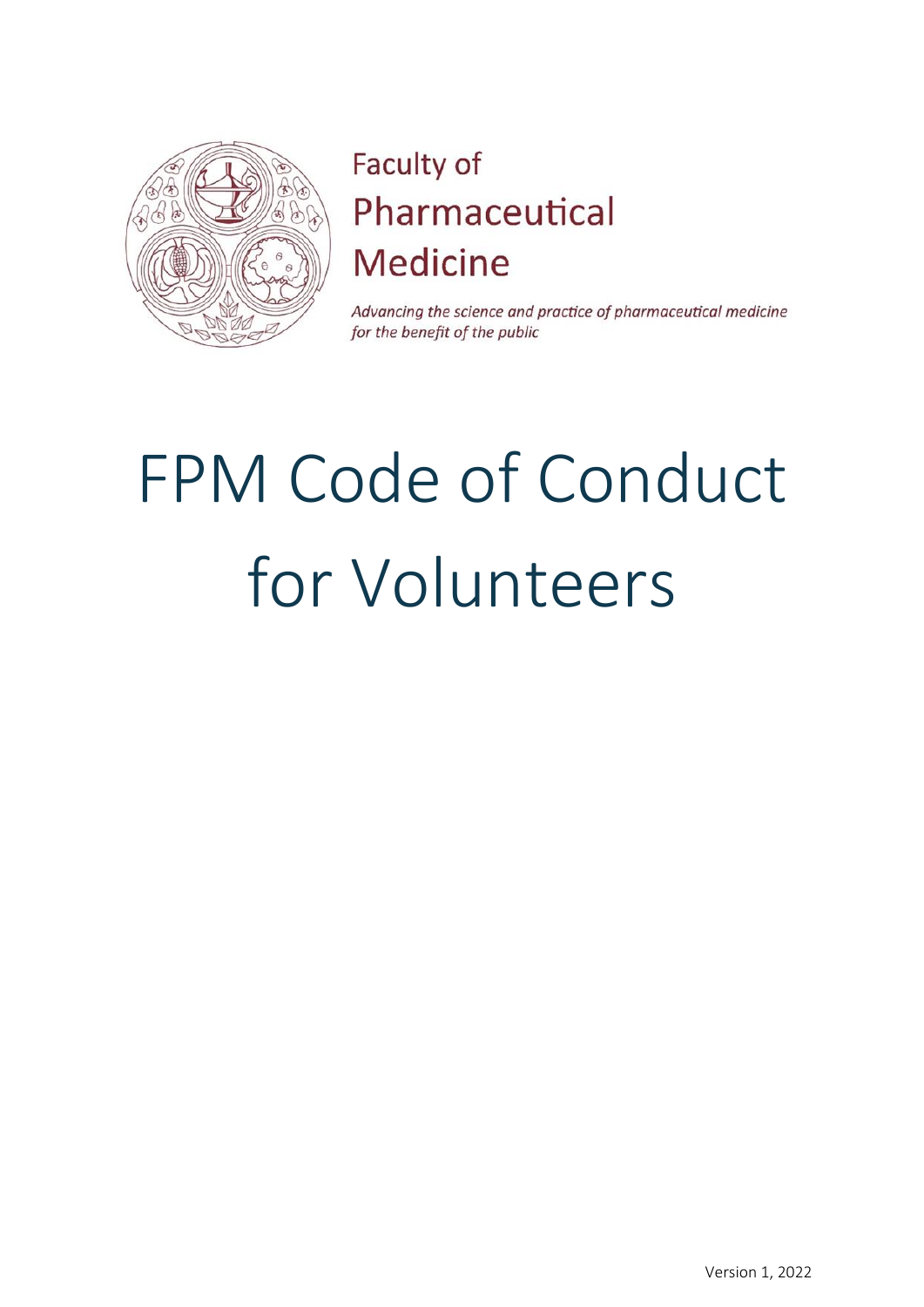# Introduction and purpose

FPM welcomes and values the contribution of volunteers who give their time and expertise to support FPM. Volunteering is any activity that involves spending time, unpaid, doing something for the benefit of FPM and it is a choice freely made by each individual,<sup>1</sup> and so anyone who undertakes a volunteering activity is a volunteer<sup>2</sup>.

We want volunteers to have a positive experience and this volunteer code of conduct is intended provide clear guidance on the standards of conduct and practice of our volunteers, and to help prevent or deal speedily with any issues should they arise. Our volunteers should be a good role model with behaviour and an attitude that are in line with our values and ethos, and we ask volunteers to abide by the following good governance rules outlined below.

### Individual conduct

A volunteer should always be aware of their position both in meetings and during their activities as a representative of FPM. A volunteer should therefore undertake to:

- Understand and undertake the duties of their volunteer role
- Seek relevant support, guidance and training to enable them to undertake their duties effectively
- Take an active role in the promotion of a positive public image of FPM
- Act in the best interests of FPM and to further FPM's objects: to promote the science of pharmaceutical medicine; to develop and maintain competence, ethical integrity and high professional standards in the practice of pharmaceutical medicine; to advance knowledge in pharmaceutical medicine
- Act in accordance with the FPM's [governing documents](https://www.fpm.org.uk/about/governance/)
- Observe and promote the [NCVO's Charity Ethical Principl](https://www.ncvo.org.uk/policy-and-research/ethics/ethical-principles)es and, for those to whom they apply, the General Medical Council's principles of [Good Medical Practice](https://www.gmc-uk.org/ethical-guidance/ethical-guidance-for-doctors/good-medical-practice) and FPM's [Good Pharmaceutical Medical Practice](https://www.fpm.org.uk/policy-and-publications/good-pharmaceutical-medical-practice-gpmp-support-network/)
- Avoid bias on grounds of gender, ethnic origin, religion, marital status, age, sexual orientation, or disability in all aspects of their volunteer role
- Ensure they do not use their service as a volunteer to the advantage of the organisation they work for, other bodies they are members of, or to promote personal interests
- Not bring the FPM into disrepute either within or outside volunteering activities
- Acknowledge that no employment or consultancy relationship is created in the context of their volunteer role

# Working together

Volunteering usually means working with other volunteers and FPM'sstaff. When volunteering as part of a group, a volunteer should ensure they:

<sup>1</sup> [https://www.ncvo.org.uk/policy-and-research/volunteering-policy.](https://www.ncvo.org.uk/policy-and-research/volunteering-policy)

<sup>&</sup>lt;sup>2</sup> A Trustee is a volunteer but has a separate code of conduct, see our [Guide and Code of Conduct for Trustees.](https://www.fpm.org.uk/about/governance/)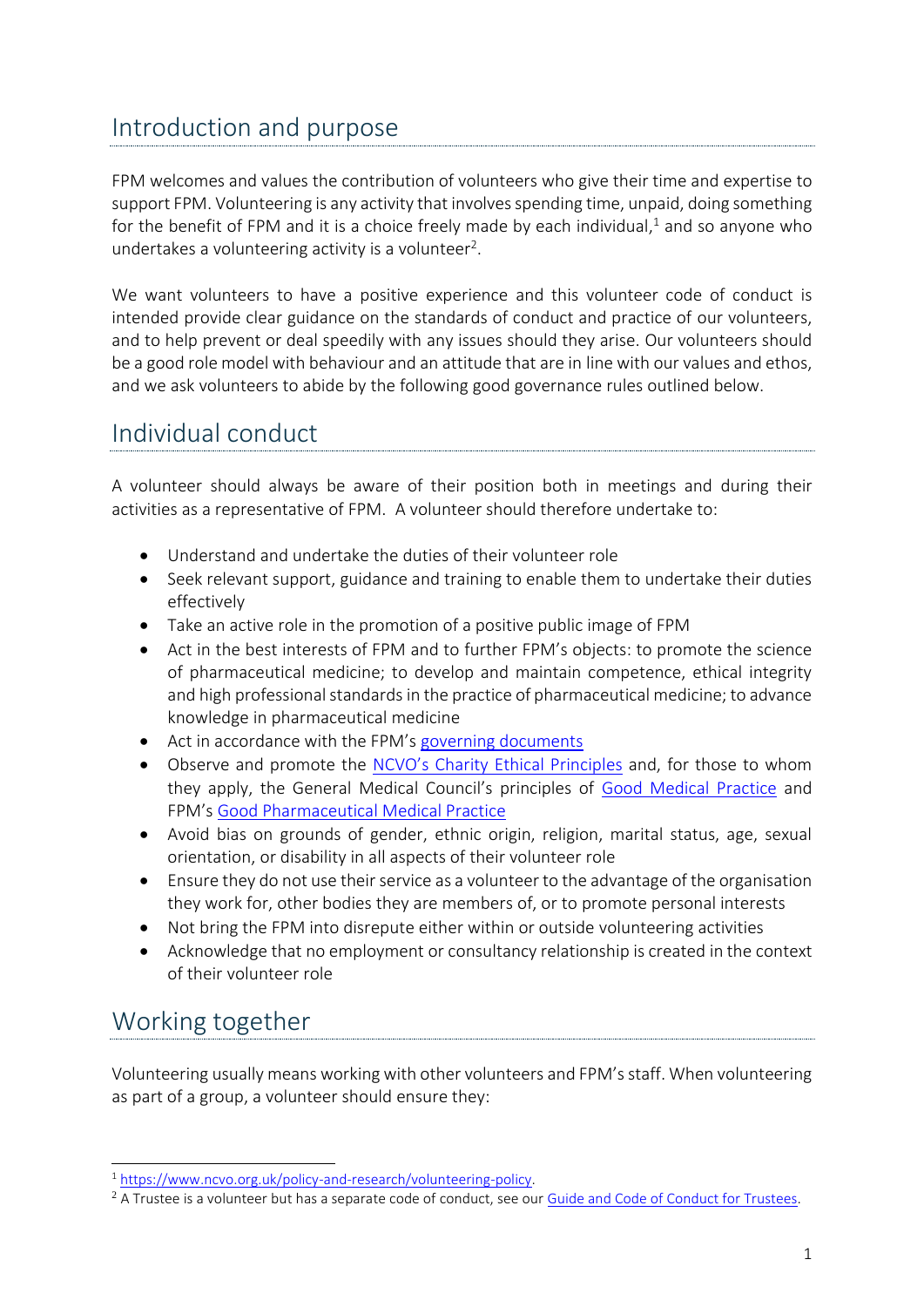- Understand and undertake the duties of their role within the group
- Adhere to the group's policies, procedures and rules
- Prepare adequately for meetings and contribute to them appropriately and effectively
- Attend meetings unless there are pressing reasons preventing attendance, and if unable to attend, give suitable notice to the relevant person
- Communicate with others in an open and respectful way
- Treat everyone with dignity and respect in accordance with FPM's Equality [Opportunities](https://www.fpm.org.uk/about/governance/) Policy
- Understand, accept, and respect the difference in roles between the group members and the staff and promote the development of a mutually supportive relationship

# Confidentiality

It is important that volunteers respect confidentiality, by protecting FPM information, records or data used in the volunteer role, even after the volunteering role has come to an end. A volunteer should abide by the principles enshrined in the Data Protection Act 2018 and undertake to:

- Observe the confidentiality of information identified as such which they receive as part of their volunteer role, e.g. information about other FPM members, examination candidates, trainees, staff and other organisations
- Exercise caution and care with any documents, material or devices, containing confidential information and at the end of their involvement with FPM returning any such documents, material in their possession

Please do not disclose information that is confidential about FPM, its staff, members or other volunteers except where there is an issue provided for in FPM's [Fraud and Whistleblowing](https://www.fpm.org.uk/about/governance/)  [Policy.](https://www.fpm.org.uk/about/governance/) If in doubt seek advice and guidance.

#### Representing FPM

It is of utmost importance that FPM is an independent voice and maintains its reputation as such. When representing FPM as a volunteer should ensure they:

- Do not describe themselves as speaking for FPM or portray themselves as holding a position at FPM if they are not entitled to do so
- Distinguish clearly, when speaking or writing, both to internal and external audiences, between their personal views and those of FPM
- When representing FPM through speech or writing, always reflect current FPM policy even when those do not agree with their personal views

Volunteers whose activities include public policy, advocacy, PR, publishing, social media, and news media should refer to FPM's [Public Engagement Policy.](https://www.fpm.org.uk/about/governance/)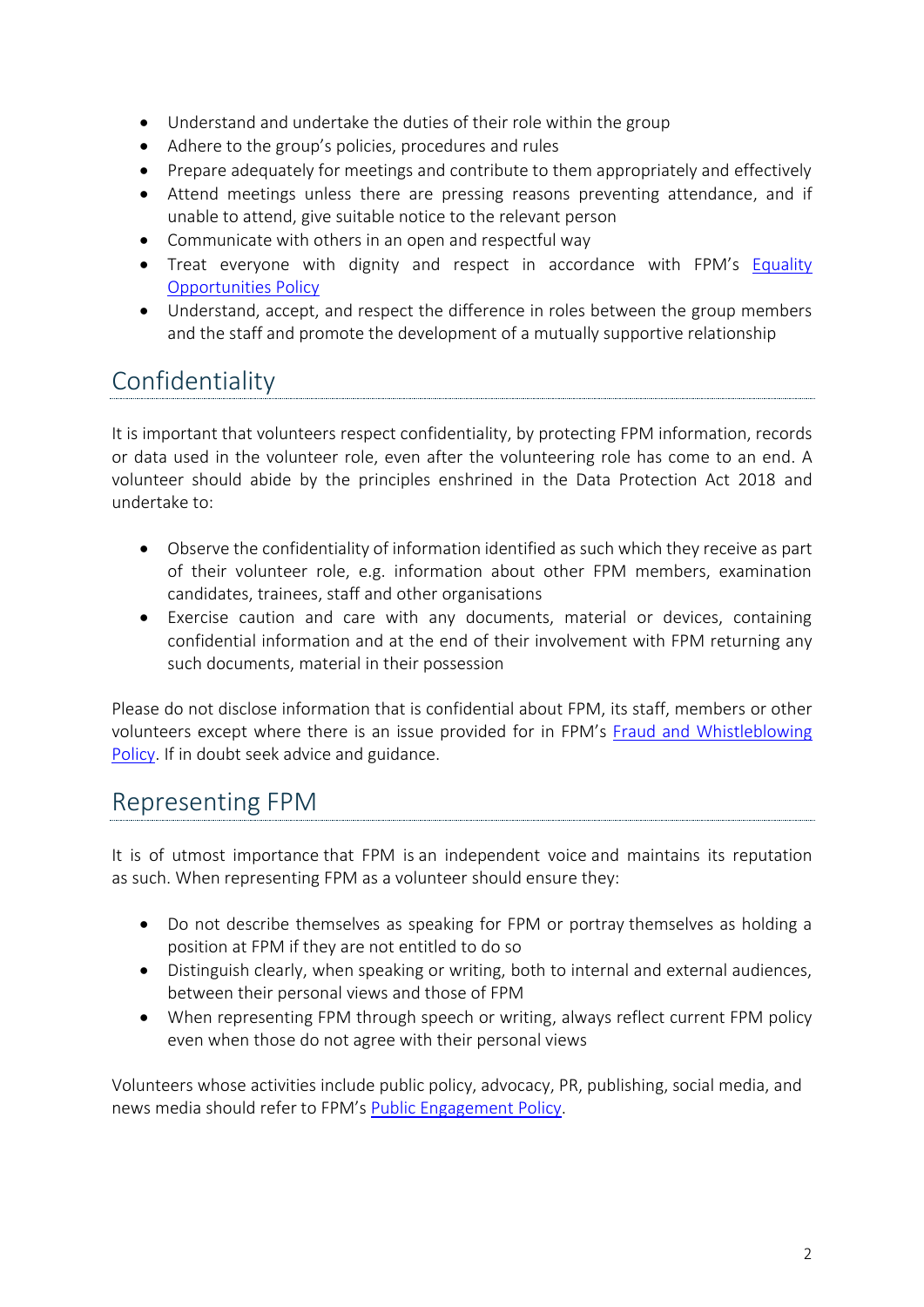# Declaration of interests

To demonstrate complete probity, all volunteers must abide by FPM's [Declaration of Interest](https://www.fpm.org.uk/about/governance/)  [Policy,](https://www.fpm.org.uk/about/governance/) and take the following action:

- To act in the best interests of FPM without regard to personal or occupational interests
- So far as possible, anticipate any conflicts of interest which might arise because of personal, occupational, or other interests and take steps to avoid them
- To declare any conflicts of interest at the beginning of each volunteer activity or during the activity if an unexpected conflict occurs

#### FPM values

Values are important for modern and forward-thinking organisations, as they help to support the vision, shape the culture, and support decision-making but most importantly, they govern how we all behave towards one another.

| We are        | This means                                   |
|---------------|----------------------------------------------|
| Professional  | Being accountable for our work and actions   |
| Innovative    | Seeking solutions proactively                |
| Caring        | Treating everyone with dignity               |
| Collaborative | Working positively with others               |
| Credible      | Being honest and ethical in our work         |
| Learned       | Investing in developing knowledge and skills |

Everyone involved with FPM work should:

- Be respectful of each other's unique skills and knowledge
- Communicate with respect
- Listen carefully to others to understand their perspectives
- Take responsibility for their words and actions
- Keep criticism constructive
- Respect diversity and be tolerant of differences

# Breach of the Code of Conduct

Whether working individually, as part of a group or representing FPM externally, FPM expects our volunteers to be a good role model with behaviour and an attitude that are in line with our values and ethos, and to abide by these good governance rules.

A volunteer who has any difficulties in maintaining the standards set out in the code of conduct should discuss this with the relevant member of FPM staff, committee or group chair, or the Chief Executive, at the earliest opportunity.

Where a breach of this code of conduct has occurred, a volunteer may be asked to amend their behaviour or could be asked to stand down from their volunteer role(s).